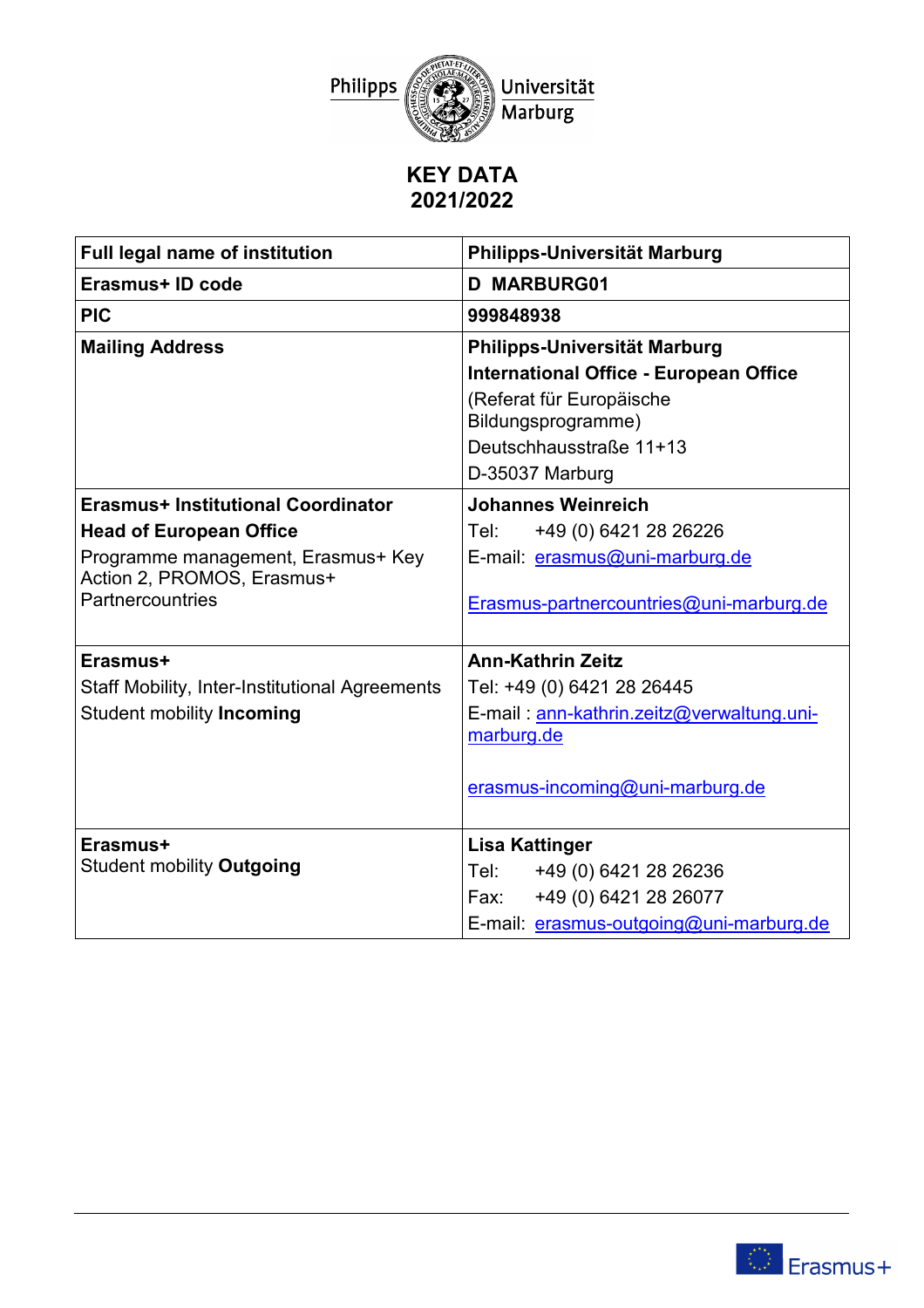| Spring: mid-April – end of July                                                                                            | Spring semester: January 10th |  |  |
|----------------------------------------------------------------------------------------------------------------------------|-------------------------------|--|--|
| <b>Information for incoming ERASMUS students</b>                                                                           |                               |  |  |
| https://www.uni-marburg.de/de/international/aus-dem-                                                                       |                               |  |  |
| ausland/studierende/austauschprogramme/erasmus                                                                             |                               |  |  |
| $\rightarrow$ Information brochure for Incoming students                                                                   |                               |  |  |
| $\rightarrow$ Information on language courses and accommodation                                                            |                               |  |  |
| $\rightarrow$ Registration for the Orientation Program                                                                     |                               |  |  |
| <b>Online application (ONLY!):</b>                                                                                         |                               |  |  |
| https://www.uni-marburg.de/de/international/aus-dem-                                                                       |                               |  |  |
| ausland/studierende/austauschprogramme/erasmus/bewerbung                                                                   |                               |  |  |
| <b>Application for:</b>                                                                                                    |                               |  |  |
| $\rightarrow$ ERASMUS-Exchange                                                                                             |                               |  |  |
| $\rightarrow$ Accommodation (if students apply within the deadlines, accommodation is guaranteed for<br>exchange students) |                               |  |  |
| → Pre-semester Language Course (dates: September/ March ; costs: appr. 150 Euro for<br><b>ERASMUS</b> students)            |                               |  |  |
| University Course Catalogue: https://marvin.uni-                                                                           |                               |  |  |
| marburg.de/qisserver/pages/cm/exa/coursecatalog/                                                                           |                               |  |  |
| showCourseCatalog.xhtml? flowId=showCourseCatalog-flow& flowExecutionKey=e1s1                                              |                               |  |  |
| Institutional Homepage: http://www.uni-marburg.de                                                                          |                               |  |  |
| Departmental coordinators: https://www.uni-marburg.de/de/international/ins-                                                |                               |  |  |
| ausland/studierende/fachsbereichsbeauftragte                                                                               |                               |  |  |
| $\rightarrow$ Contact information                                                                                          |                               |  |  |
| $\rightarrow$ Direct links to the departmental websites                                                                    |                               |  |  |
|                                                                                                                            |                               |  |  |

**Application deadlines:**  Autumn semester: July 10<sup>th</sup>

**Semester/Term Dates (lecture time):**  Autumn: mid-October – end of February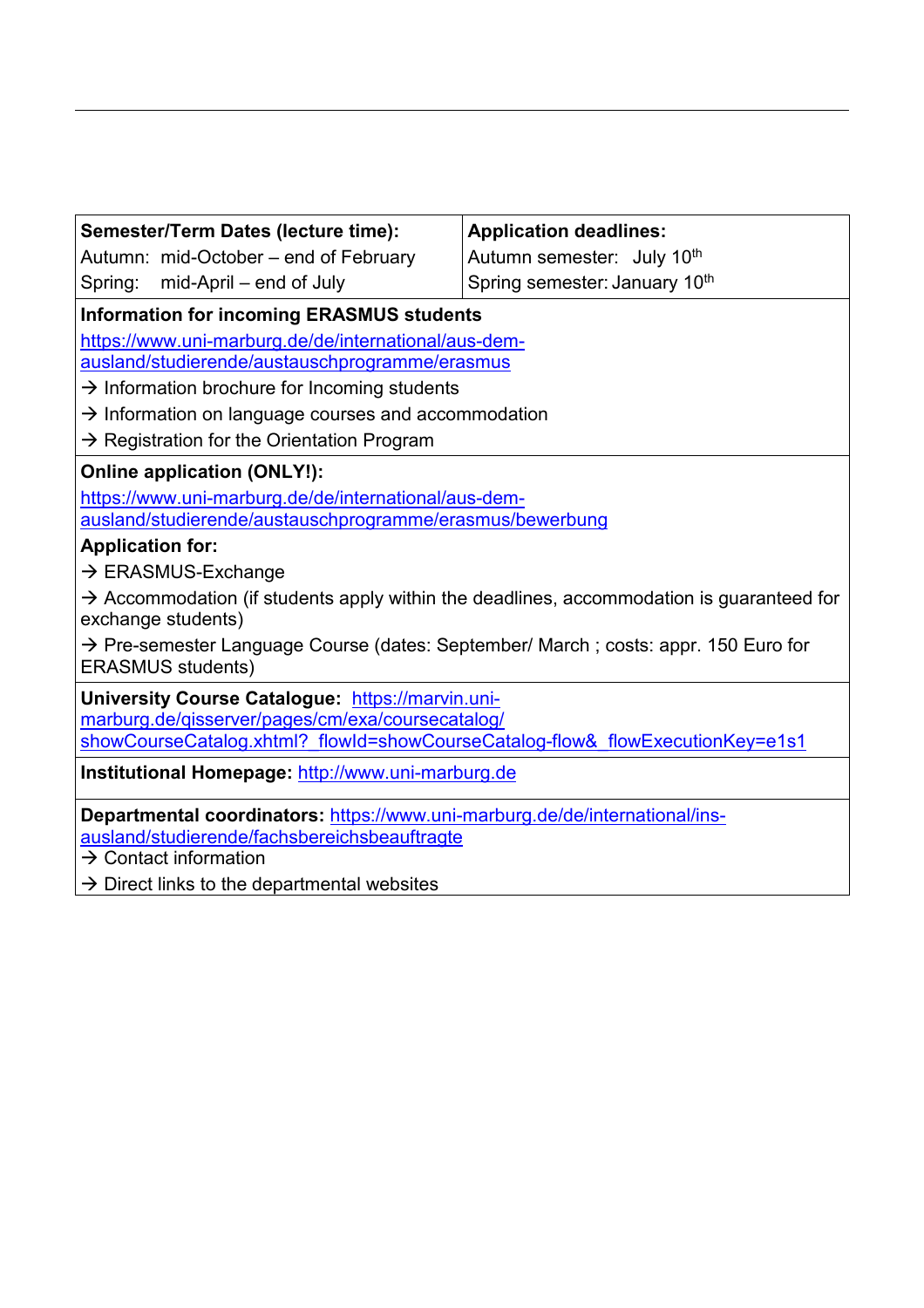| 01 | Rechtswissenschaften<br>(Faculty of Law)                                                                 | Dr. Petra Zrenner<br>$\rightarrow$ ausstudb@staff.uni-marburg.de                                                       |
|----|----------------------------------------------------------------------------------------------------------|------------------------------------------------------------------------------------------------------------------------|
| 02 | Wirtschaftswissenschaften<br>(Faculty of Business Administration and<br>Economics)                       | Lawrence Brown<br>$\rightarrow$ ausland@wiwi.uni-marburg.de                                                            |
| 03 | Gesellschaftswissenschaften und<br>Philosophie<br>(Faculty of Social Sciences and Philosophy)            | Dr. Ulrike Bieker<br>$\rightarrow$ erasmus03@uni-marburg.de                                                            |
| 04 | <b>Psychologie</b><br>(Faculty of Psychology)                                                            | Dr. Katja Lenz<br>$\rightarrow$ erasmus4@uni-marburg.de                                                                |
| 05 | <b>Evangelische Theologie</b><br>(Faculty of Protestant Theology)                                        | Prof. Dr. Christl Maier<br>$\rightarrow$ erasmus05@staff.uni-marburg.de                                                |
| 06 | Geschichte und Kulturwissenschaft<br>(Faculty of History and Cultural Studies)                           | <b>Marie Oellig</b><br>$\rightarrow$ marie.oellig@uni-marburg.de                                                       |
| 09 | Germanistik und Kunstwissenschaft<br>(Faculty of German Studies and History of the<br>Arts)              | Eva Sourjikova<br>$\rightarrow$ eva.sourjikova@staff.uni-marburg.de                                                    |
| 10 | Fremdsprachliche Philologien<br>(Faculty of Foreign Languages and Cultures)                              |                                                                                                                        |
|    | <b>Anglistik und Amerikanistik</b><br>(Department of Anglophone and American<br>Studies)                 | Evelyn Koch<br>$\rightarrow$ iaasokra@staff.uni-marburg.de                                                             |
|    | <b>Romanistik</b><br>(Department of Romance Philology)                                                   | <b>Christiane Rokitzki</b><br>$\rightarrow$ erasfb10@staff.uni-marburg.de                                              |
|    | <b>Klassische Philologie</b><br>(Department of Classical Philology)                                      | <b>Henrike Arnold</b><br>$\rightarrow$ henrike.arnold@uni-marburg.de                                                   |
|    | Vergl. Sprachwissenschaft und Keltologie<br>(Department of Comparative Lingustics and<br>Celtic Studies) | <b>Christina Fischer</b><br>$\rightarrow$ Christina.fischer@staff.uni-marburg.de                                       |
| 12 | <b>Mathematik und Informatik</b><br>(Faculty of Mathematics and Computer<br>Science)                     | Prof. Dr. Volkmar Welker<br>$\rightarrow$ welker@mathematik.uni-marburg.de                                             |
| 13 | <b>Physik</b><br>(Faculty of Physics)                                                                    | Prof. Dr. Reinhard Noack<br>$\rightarrow$ reinhard.noack@physik.uni-marburg.de                                         |
| 15 | <b>Chemie</b><br>(Faculty of Chemistry)                                                                  | Prof. Dr. Eric Leif Meggers (Dr. Lilu Zhang)<br>$\rightarrow$ zhangl@staff.uni-marburg.de                              |
| 16 | <b>Pharmazie</b><br>(Faculty of Pharmacy)                                                                |                                                                                                                        |
|    | Finnland, Spain, Czech Republic                                                                          | Prof. Dr. Michael Keusgen<br><b>Contact: Gabriele Lins</b><br>$\rightarrow$ dekanat.pharmazie@staff.uni-<br>marburg.de |